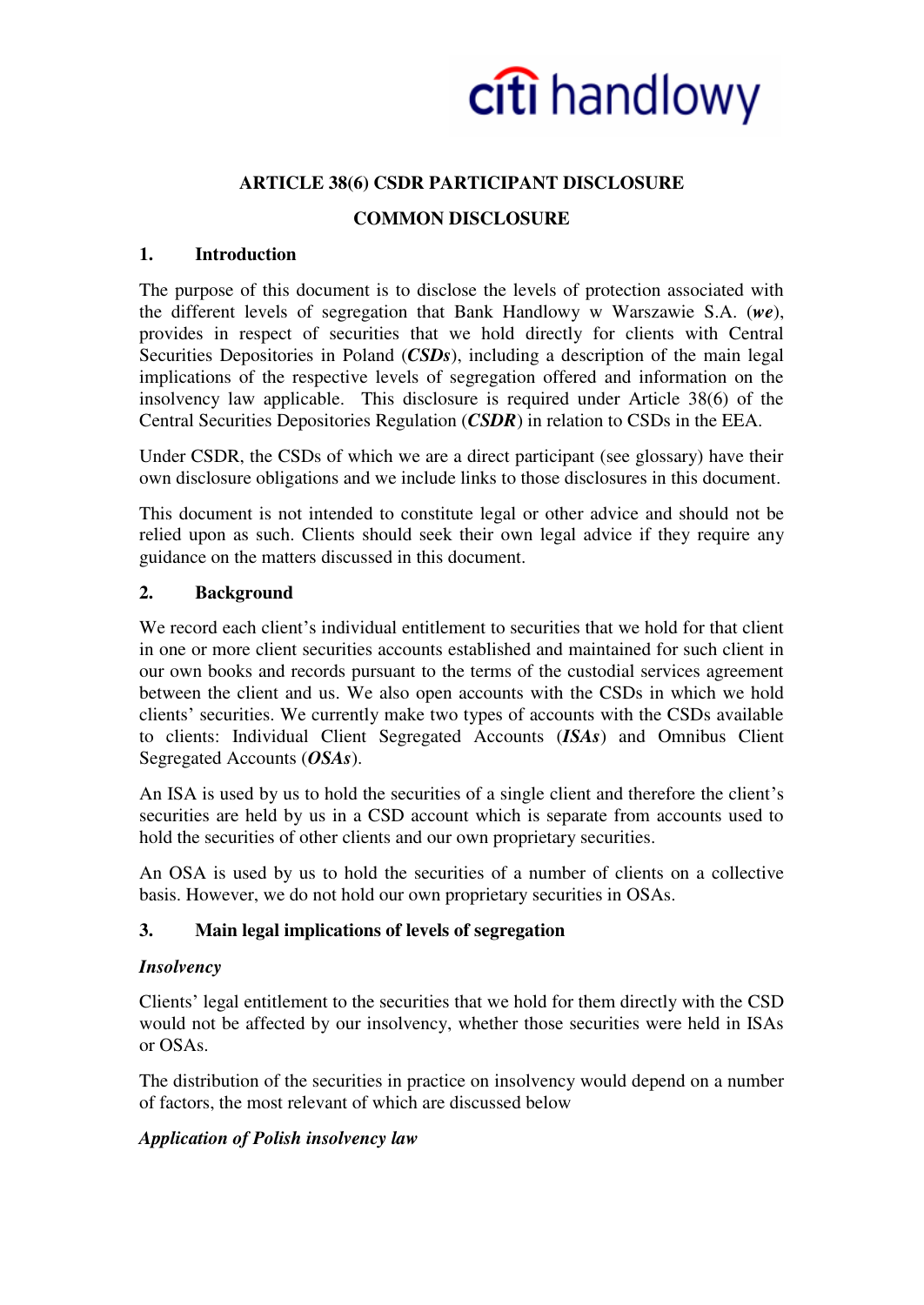## citi handlowy

Under Polish insolvency law, securities that we held on behalf of clients would not form part of our estate on insolvency for distribution to creditors, subject to any security interest we may have and provided that they remained the property of the clients. Rather, they would be deliverable to clients in accordance with each client's proprietary interests in the securities.

As a result, it would not be necessary for clients to make a claim in our insolvency as a general unsecured creditor in respect of those securities. Accordingly, where we hold securities in custody for clients and those securities are considered the property of those clients rather than our own property, they should be protected on our insolvency or resolution. This applies whether the securities are held in an OSA or an ISA.

#### *Nature of clients' interests*

Although our clients' securities are recorded in our name at the relevant CSD, we hold them on behalf of our clients, who are considered as a matter of law to have a beneficial ownership interest in those securities. This is in addition to any contractual right a client may have against us to have the securities delivered to them.

This applies both in the case of ISAs and OSAs. However, the nature of clients' interests in ISAs and OSAs is different. In relation to an ISA, each client is beneficially entitled to all of the securities held in the ISA attributable to that client. In the case of an OSA, as the securities are held collectively in a single account, each client is normally considered to have an undivided beneficial interest in all securities in the account proportionate to its holding of securities as recorded in our books and records.

Our books and records constitute evidence of our clients' beneficial interests in the securities. The ability to rely on such evidence would be particularly important on our insolvency and in the case of an OSA, since no records of individual clients' entitlements would be held by the relevant CSD.

#### *Shortfalls*

If there were a shortfall between the number of securities that we are obliged to deliver to clients and the number of securities that we hold on their behalf in either an ISA or an OSA, this could result in fewer securities than clients are entitled to being returned to them on our insolvency. The way in which a shortfall could arise would be different as between ISAs and OSAs (see further below).

#### *How a shortfall may arise*

We do not permit clients to make use of or borrow securities belonging to other clients for intra-day settlement purposes, even where the securities are held in an OSA, in order to reduce the chances of a shortfall arising as a result of the relevant client failing to meet its obligation to reimburse the OSA for the securities used or borrowed.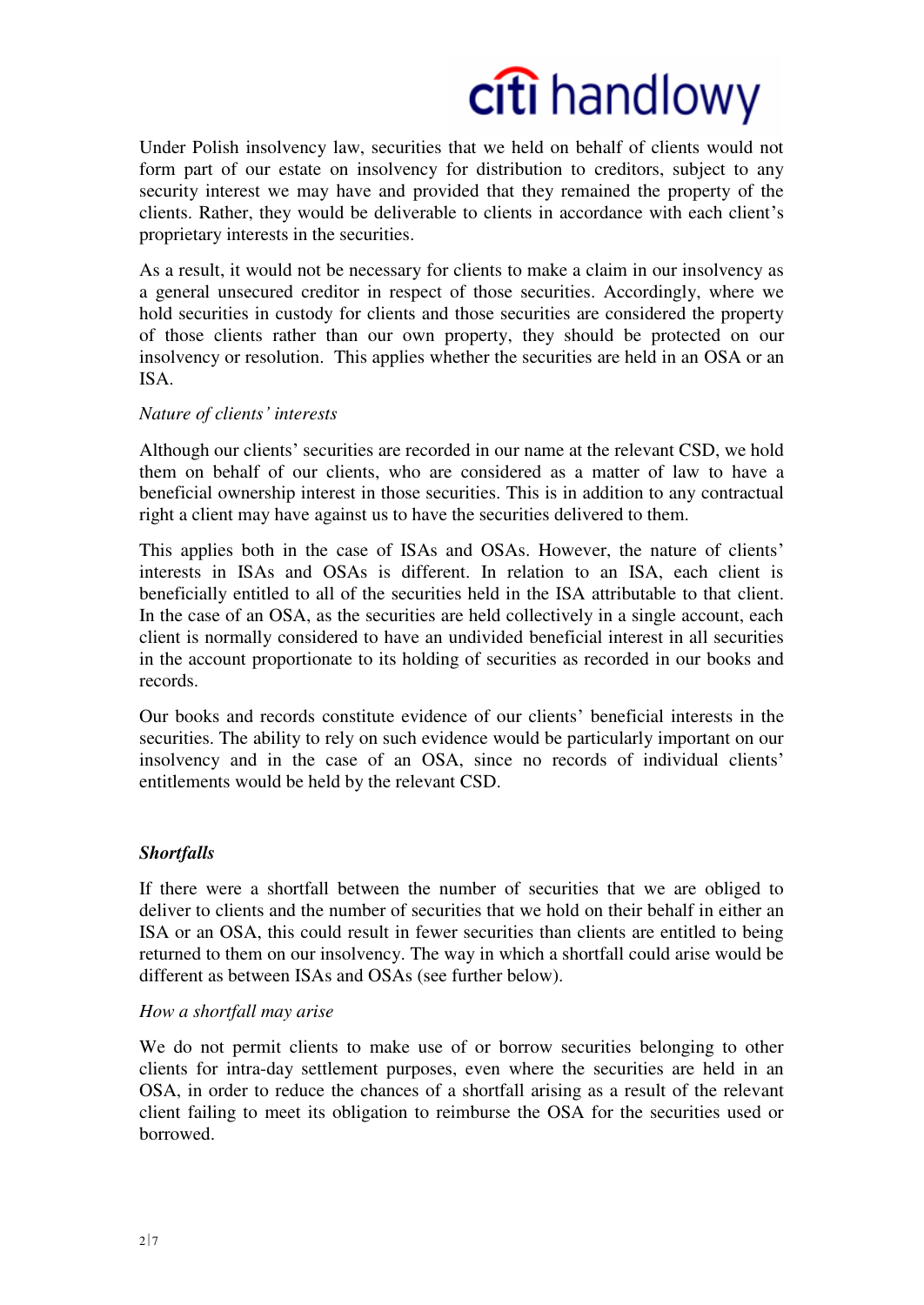## citi handlowy

Where we have been requested to settle a transaction for a client and that client has insufficient securities held with us to carry out that settlement, in the case of both an ISA and an OSA, we only carry out the settlement once the client has delivered to us the securities needed to meet the settlement obligation.

However, a shortfall could arise as a result of inadvertent administrative error or operational issues.

Nothing in this paragraph should be construed to override any obligation that the client owes us in respect of any irrevocable payment or delivery obligations (as these terms are defined in the custodial services agreement which we have in place with the client as amended or supplemented from time to time) which we incur in settling that client's trades.

#### *Treatment of a shortfall*

In the case of an ISA, the whole of any shortfall on the relevant account would be attributable to the client for whom the account is held and would not be shared with other clients for whom we hold securities. Similarly, the client would not be exposed to a shortfall on an account held for another client or clients.

In the case of an OSA, the shortfall generally would be shared among the clients with an interest in the OSA, *pro rata* in accordance with the amounts of their respective interests. **Therefore, a client may be exposed to a shortfall even where securities have been lost in circumstances which are completely unrelated to that client**.

If a shortfall arose for which we are liable to clients, and we do not set aside our own cash or securities to cover the shortfall, the clients may have a claim against us for any loss suffered. If we were to become insolvent prior to covering a shortfall, clients would rank as general unsecured creditors for any amounts owing to them in connection with such a claim. Clients would therefore be exposed to the risks of our insolvency, including the risk that they may not be able to recover all or part of any amounts claimed.

In these circumstances, clients could be exposed to the risk of loss on our insolvency. If securities were held in an ISA, the entire loss (equal to the shortfall) would be borne by the client for whom the relevant account was held. If securities were held in an OSA, each of the clients with an interest in that account would bear a loss generally equal to the client's *pro rata* share of the shortfall.

In order to calculate clients' shares of any shortfall in respect of an OSA, each client's entitlement to securities held within that account would need to be established as a matter of law and fact based on our books and records. Any shortfall in a particular security held in an OSA would then be allocated among all clients with an interest in that security in the account. It is likely that this allocation would be made rateably between clients with an interest in that security in the OSA, although arguments could be made that in certain circumstances a shortfall in a particular security in an OSA should be attributed to a particular client or clients. It may therefore be a time consuming process to confirm each client's entitlement. This could give rise to delays in returning securities and initial uncertainty for a client as to its actual entitlement on an insolvency.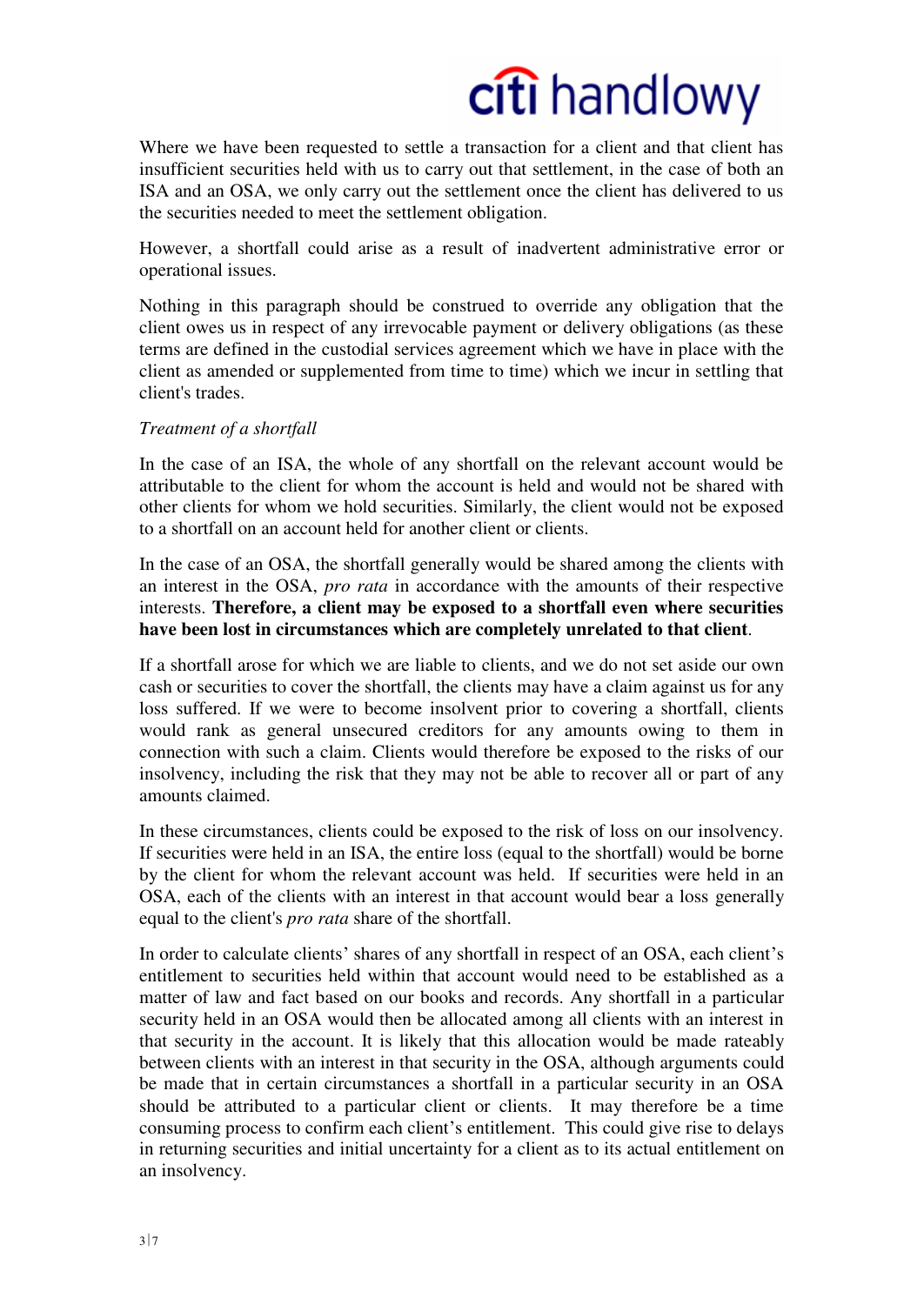

#### *Security interests*

#### *Security interest granted to a third party other than a CSD*

Security interests granted over clients' securities (which for the avoidance of doubt must always be granted in accordance with the terms of the custodial services agreement and/or additional contractual agreements that we have in place with them) could have a different impact in the case of ISAs and OSAs.

Where the client purports to grant a security interest over its interest in securities held by us in an OSA and the security interest was asserted against the CSD with which the account was held, there could be a delay in the return of securities from that account to all clients holding securities in the relevant account. However, in practice, we would expect that the beneficiary of a security interest over a client's securities would perfect its security by notifying us rather than the relevant CSD and would seek to enforce the security against us rather than against such CSD, with which it had no relationship. We would also expect the CSDs to refuse to recognise a claim asserted by anyone other than ourselves as account holder.

#### *Security interest granted to CSD*

Whether or not the CSD may benefit from a security interest will be regulated by the CSD's own rules. Such rules may also regulate the CSD's approach to enforcement of such security interest. Should the CSD benefit from a security interest over securities held for a client, there could be a delay in the return of securities to a client (and a possible shortfall) in the event that we failed to satisfy our obligations to the CSD and the security interest was enforced. This applies whether the securities are held in an ISA or an OSA. However, in practice, we would expect that a CSD would first seek recourse to any securities held in our own proprietary accounts to satisfy our obligations and only then make use of securities in client accounts. We would also expect a CSD to enforce its security rateably across client accounts held with it.

#### *Corporate actions*

Where securities are held in an ISA and the client is entitled to a fractional entitlement on a corporate action, it is possible that the client would not in practice benefit from that fractional entitlement. However, where securities are held in an OSA, fractional entitlements may be received on an aggregated basis and therefore it is more likely that the clients may be able to benefit from some or all of those fractional entitlements.

Our insolvency may also have an impact on our ability to collect any entitlements, such as dividends, due on clients' securities held in an ISA or OSA or exercise any voting rights in respect of those securities.

#### **4. CSD disclosures**

Where available, set out below are links to the disclosures which have been made by the CSDs in which we are participants as of the date of this document.

For those CSDs which have not yet prepared their disclosures, we have set out links to their websites where disclosures may be made available at a future date.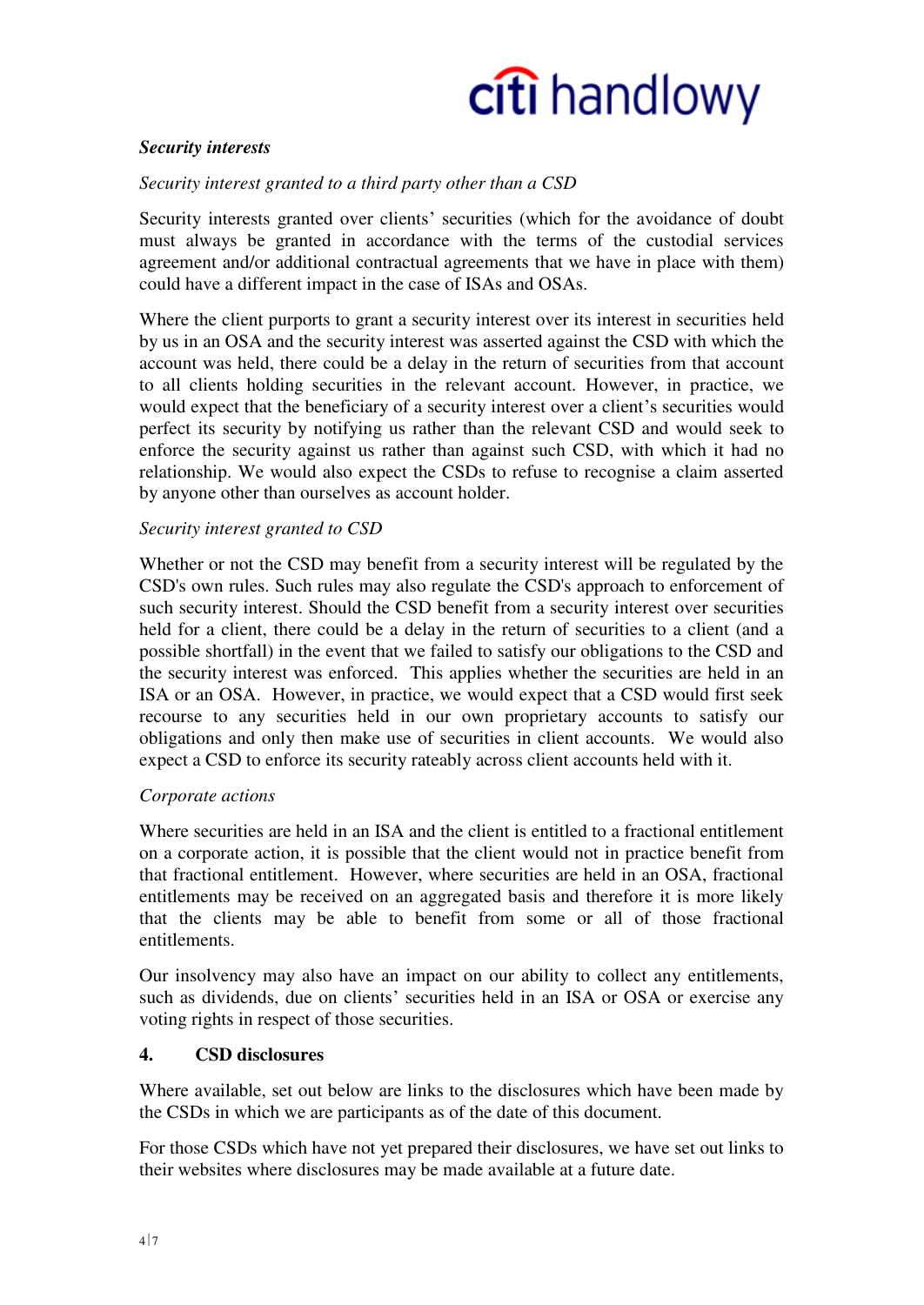# citi handlowy

These disclosures have been provided by the relevant CSDs. We have not investigated or performed due diligence on the disclosures and clients rely on the CSD disclosures at their own risk.

| <b>CSD</b><br>Participant                    | <b>Jurisdiction</b> | <b>CSDs</b>                                                                              | Links to CSD<br>disclosures<br>or<br>websites                                 |
|----------------------------------------------|---------------------|------------------------------------------------------------------------------------------|-------------------------------------------------------------------------------|
| Bank<br>Handlowy w<br>Warszawie<br><b>SA</b> | Poland              | Krajowy<br>Depozyt<br>Papierów<br>Wartościowych<br>S.A.<br>SKARBNET4-<br>within National | www.kdpw.pl<br>http://www.nbp.pl/home.aspx?f=/ $S$<br>KARBNET4/SKARBNET4.html |
|                                              |                     | Bank of Poland                                                                           |                                                                               |
|                                              |                     | Clearstream<br>Banking SA                                                                | http://www.clearstream.com                                                    |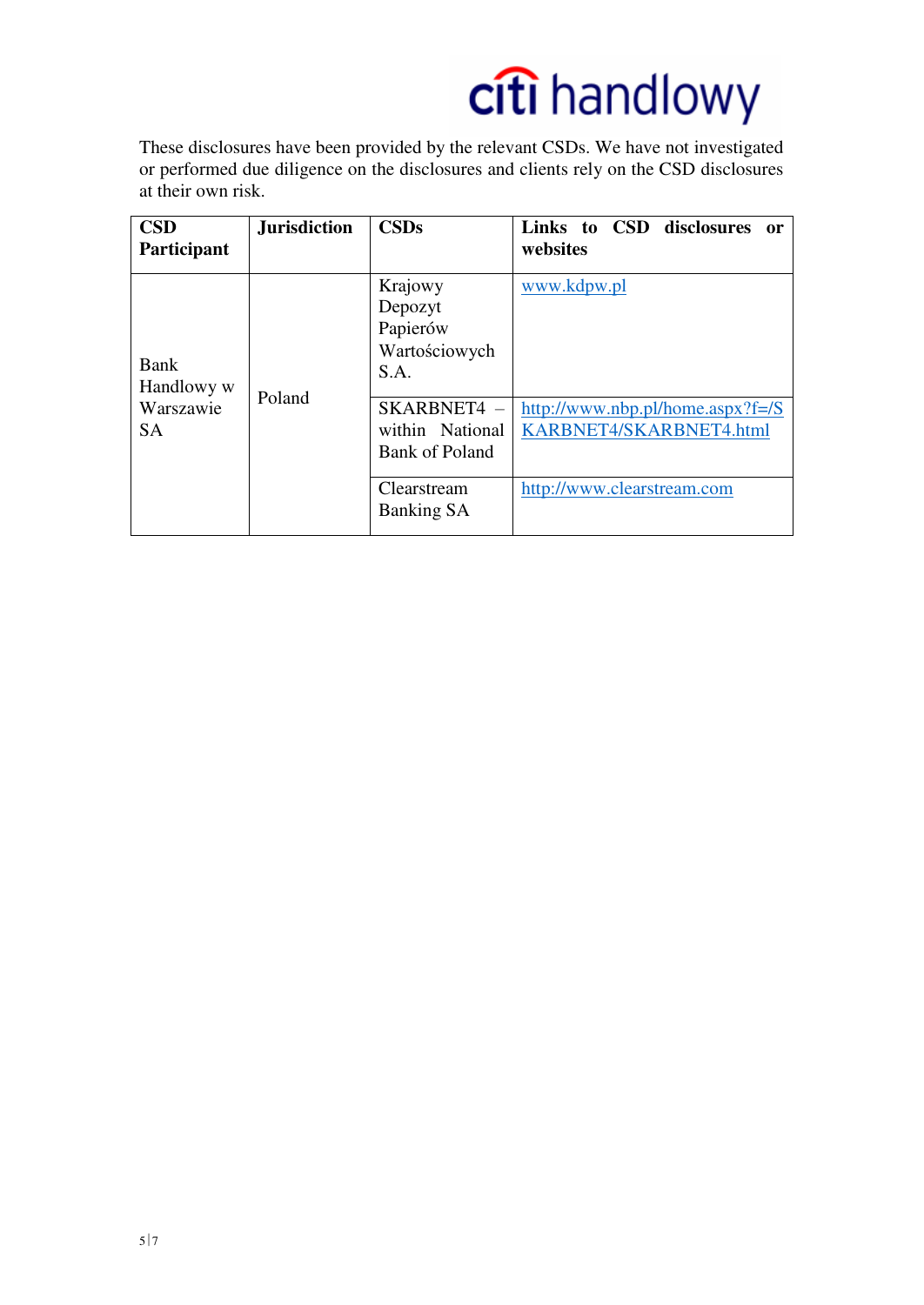

## **GLOSSARY**

*Central Securities Depository* or *CSD* is an entity which records legal entitlements to dematerialised securities and operates a system for the settlement of transactions in those securities.

*Central Securities Depositories Regulation* or *CSDR* refers to EU Regulation 909/2014 which sets out rules applicable to CSDs and their participants.

*direct participant* means an entity that holds securities in an account with a CSD and is responsible for settling transactions in securities that take place within a CSD. A direct participant should be distinguished from an indirect participant, which is an entity, such as a global custodian, which appoints a direct participant to hold securities for it with a CSD.